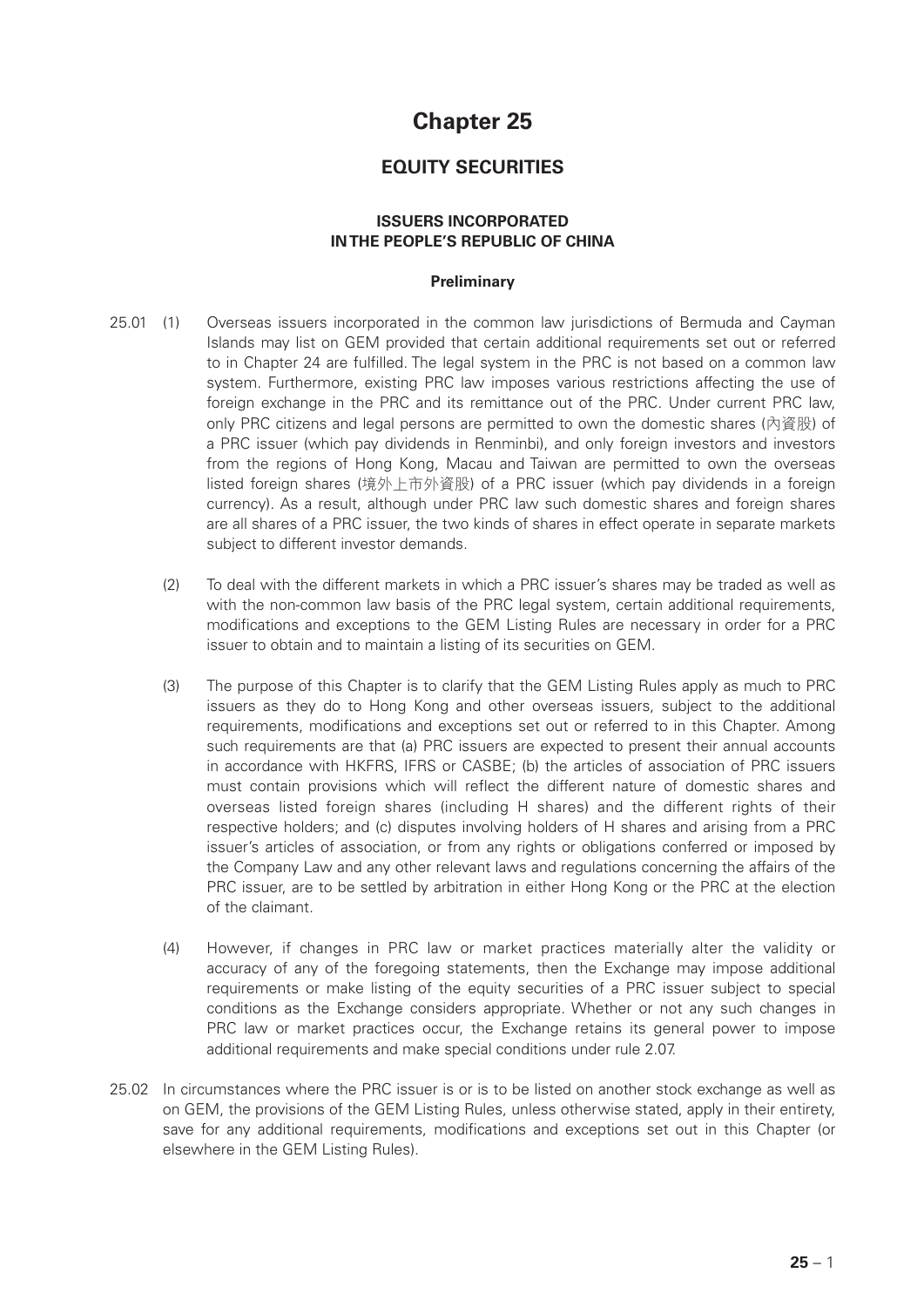- 25.02A The Exchange may exercise its power under rule 2.07 to waive, modify or not require compliance with a GEM Listing Rule for a PRC issuer with, or seeking, a listing under this chapter on a case by case basis. For PRC issuers with, or seeking, a dual listing under this chapter, the Exchange will consider applications for waivers from strict compliance with a GEM Listing Rule based on the underlying principle that the issuer can demonstrate that strict compliance with both the relevant GEM Listing Rule and the regulations of the other exchange of primary listing would be unduly burdensome or unnecessary (including where the requirements under the GEM Listing Rules contradict the applicable overseas laws or regulations and strict compliance with the GEM Listing Rules would result in a breach of applicable overseas laws or regulations) and that the granting of such waivers by the Exchange will not prejudice the interest of the investing public.
- 25.03 The Exchange will consider an application by a PRC issuer for listing on GEM under this Chapter only if:—
	- (1) it is duly incorporated in the PRC as a joint stock limited company (股份有限公司);
	- (2) the Exchange is satisfied that there are adequate communication and cooperation arrangements in place between the Exchange and the relevant securities regulatory authorities in the PRC;
	- (3) in the case of a PRC issuer having equity securities listed or to be listed on another stock exchange, the Exchange is satisfied that there is adequate communication arrangement in place between the Exchange and such other stock exchange authority; and
	- (4) the Exchange is satisfied that applicable PRC law and the articles of association of the PRC issuer provide a sufficient level of shareholder protection to holders of H shares.

## **Definitions**

## 25.04 In this Chapter

- (1) the term "close associate" means:—
	- (a) in relation to an individual means:—
		- (i) his spouse;
		- (ii) any child or step-child, natural or adopted, under the age of 18 years of the individual or of his spouse (together with (a)(i) above, the "family interests");
		- (iii) the trustees, acting in their capacity as such trustees, of any trust of which he or any of his family interests is a beneficiary or, in the case of a discretionary trust, is (to his knowledge) a discretionary object;
		- (iv) [Repealed 3 June 2010]
		- (v) any company (including an equity joint venture established under PRC law) in the equity capital of which he, his family interests, and/or any of the trustees referred to in (a)(iii) above, acting in their capacity as such trustees, taken together are directly or indirectly interested so as to exercise or control the exercise of 30% (or any amount specified in applicable PRC law as the level for triggering a mandatory general offer or for otherwise establishing legal or management control over a business enterprise) or more of the voting power at general meetings, or to control the composition of a majority of the board of directors and any subsidiary of this company; and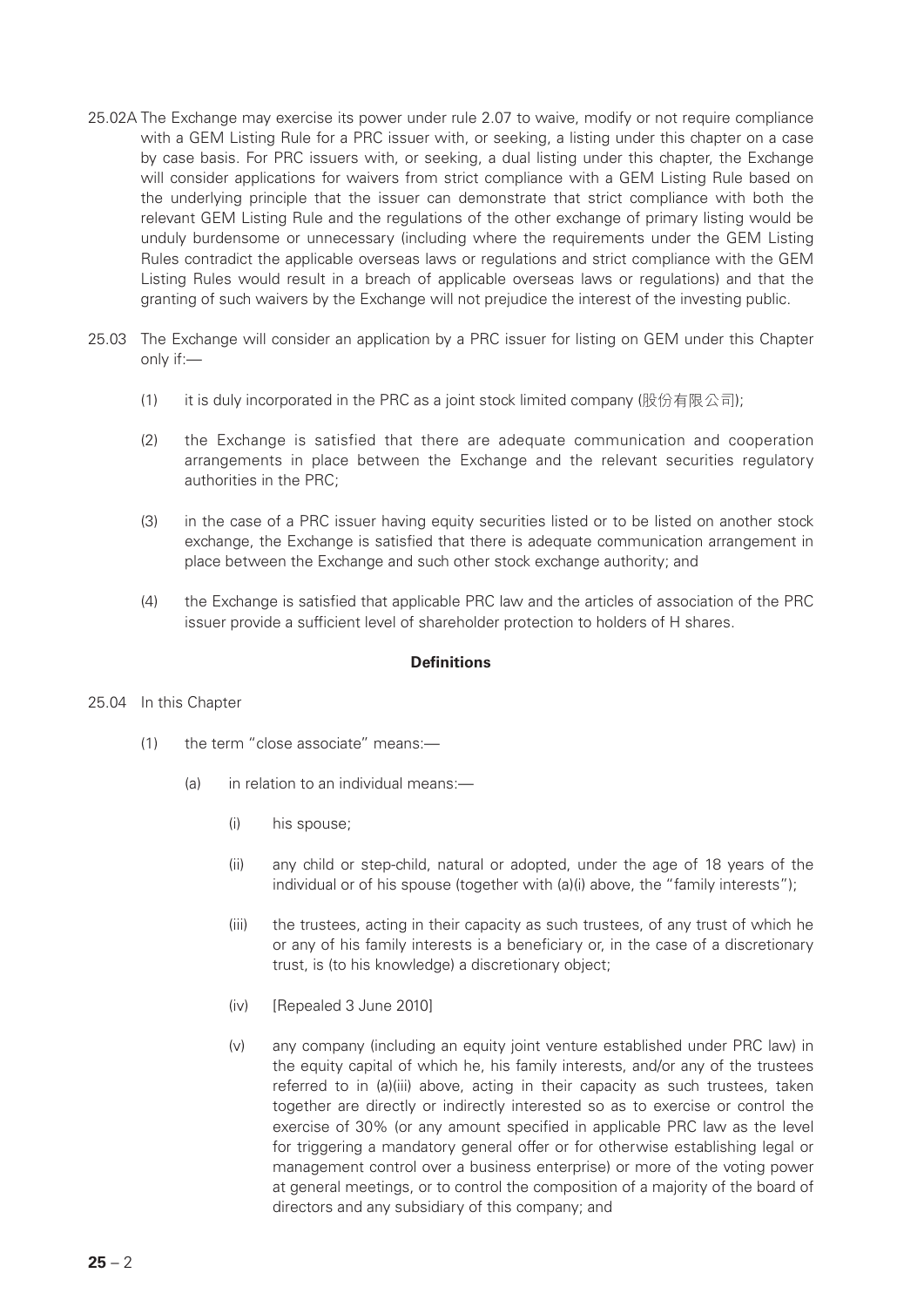- (vi) any company with which or individual with whom he, his family interests, and/or any of the trustees referred to in (a)(iii) above, acting in their capacity as such trustees, taken together are directly or indirectly interested in a cooperative or contractual joint venture (whether or not constituting a separate legal person) under PRC law where he, his family interests, and/or any of the trustees referred to in (a)(iii) above, acting in their capacity as such trustees, taken together directly or indirectly have 30% (or any amount specified in applicable PRC law as the level for triggering a mandatory general offer or for otherwise establishing legal or management control over a business enterprise) or more interest either in the capital and/or assets contributions to such joint venture or in the contractual share of profits or other income from such joint venture; and
- (b) in relation to a company means:—
	- (i) its subsidiary or holding company or a fellow subsidiary of its holding company;
	- (ii) the trustees, acting in their capacity as trustees, of any trust of which the company is a beneficiary or, in the case of a discretionary trust, is (to the company's knowledge) a discretionary object;
	- (iii) [Repealed 3 June 2010]
	- (iv) any other company (including an equity joint venture established under PRC law) in the equity capital of which the company, its subsidiary or holding company, a fellow subsidiary of its holding company, and/or any of the trustees referred to in (b)(ii) above, acting in their capacity as such trustees, taken together are directly or indirectly interested so as to exercise or control the exercise of 30% (or any amount specified in applicable PRC law as being the level for triggering a mandatory general offer or for otherwise establishing legal or management control over a business enterprise) or more of the voting power at general meetings, or to control the composition of a majority of the board of directors and any subsidiary of this other company; and
	- (v) any other company with which or any individual with whom the company, its subsidiary or holding company, a fellow subsidiary of its holding company, and/or any of the trustees referred to in (b)(ii) above, acting in their capacity as such trustees, taken together are directly or indirectly interested in a cooperative or contractual joint venture (whether or not constituting a separate legal person) under PRC law where it, its subsidiary or holding company, a fellow subsidiary of its holding company, and/or any of the trustees referred to in (b)(ii) above, acting in their capacity as such trustees, taken together directly or indirectly have 30% (or any amount specified in applicable PRC law as the level for triggering a mandatory general offer or for otherwise establishing legal or management control over a business enterprise) or more interest either in the capital and/or assets contributions to such joint venture or in the contractual share of profits or other income from such joint venture,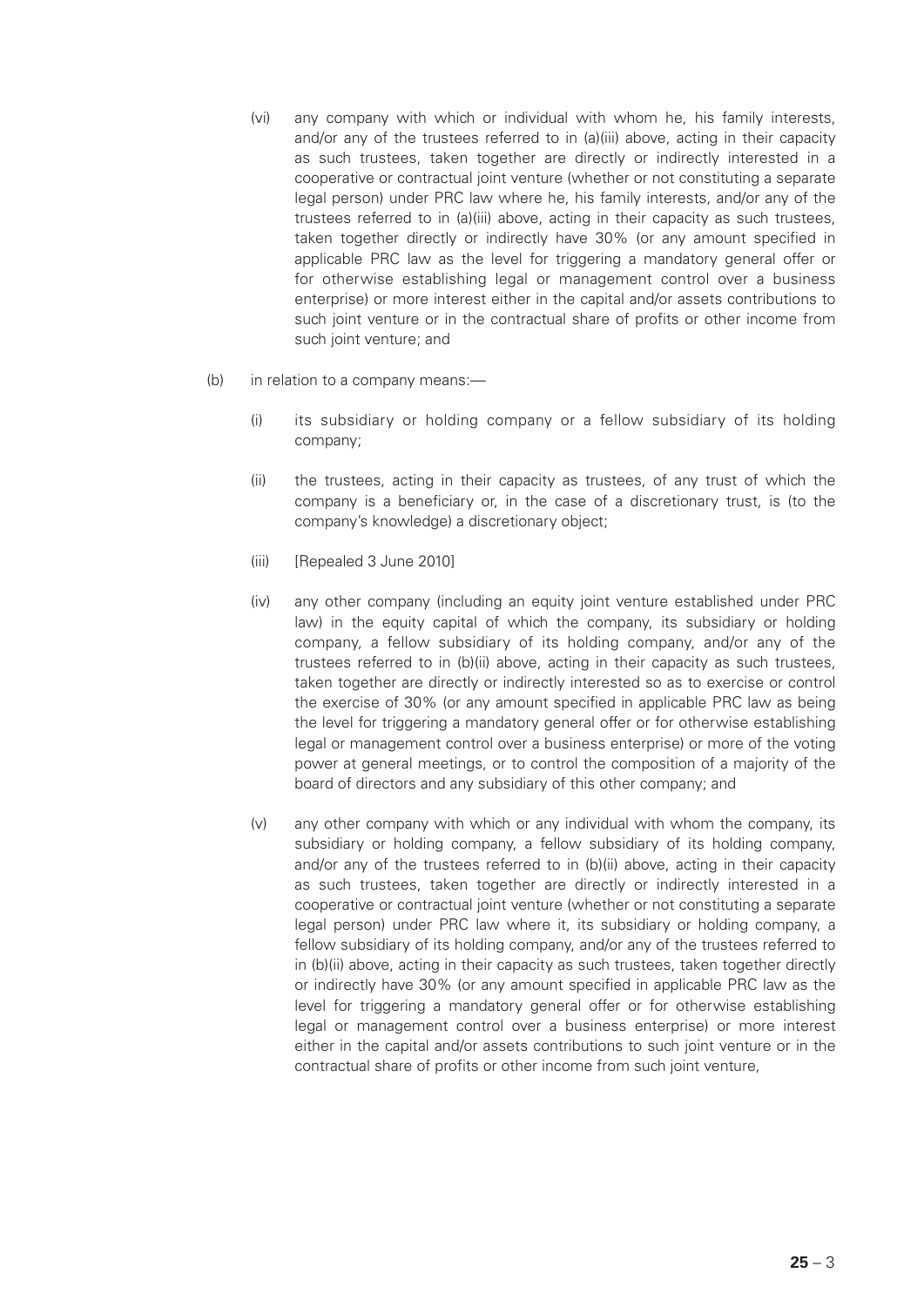- (2) the term "PRC Governmental Body" means:—
	- (a) PRC Central Government, including the State Council of the PRC (中國國務院), State Ministries and Commissions (國家部委), Bureaus and Administrations directly under the State Council (國務院直屬機構), State Council Offices and Institutions (國務院辦事機構及直屬國務院事業單位), Bureaus supervised by State Ministries and Commissions (國家部委代管局);
	- (b) PRC Provincial-level Governments, including Provincial Governments (省政府), Municipalities directly under the Central Government (直轄市) and Autonomous Regions (自治區), together with their respective administrative arms, agencies and institutions; or
	- (c) PRC Local Governments immediately under the PRC Provincial-level Governments, including prefectures (區), municipalities (市) and counties (縣), together with their respective administrative arms, agencies and institutions that is not engaging in commercial business or operating another commercial entity.
	- *Note: For clarity, entities under the PRC Government that are engaging in commercial business or operating another commercial entity will be excluded from this definition.*
- 25.04A In the case of a PRC issuer, the requirements of rules 5.02A and 5.13A also apply to supervisors of the issuer with the term "directors" replaced by "supervisors".

#### **Chapter 6A – Sponsors**

25.05 [Repealed 1 October 2013]

## **Chapter 9 – Suspension and Resumption of Trading, Cancellation and Withdrawal of Listing**

25.06 The references in rules 9.19, 9.20 and 9.23 to "shareholders" shall be construed to mean "holders of H shares".

#### **Chapter 11 – Qualifications for Listing**

- 25.07 The following modifications and additional requirements apply:—
	- (1) the Exchange reserves the right, in its discretion, to refuse a listing of securities of a PRC issuer if it believes that it is not in the interest of the public in Hong Kong to list them;
	- (2) the PRC issuer must appoint, and maintain throughout the period its securities are listed on GEM the appointment of, a person authorised to accept service of process and notices on its behalf in Hong Kong, and must notify the Exchange of his appointment and any termination of his appointment and details of:—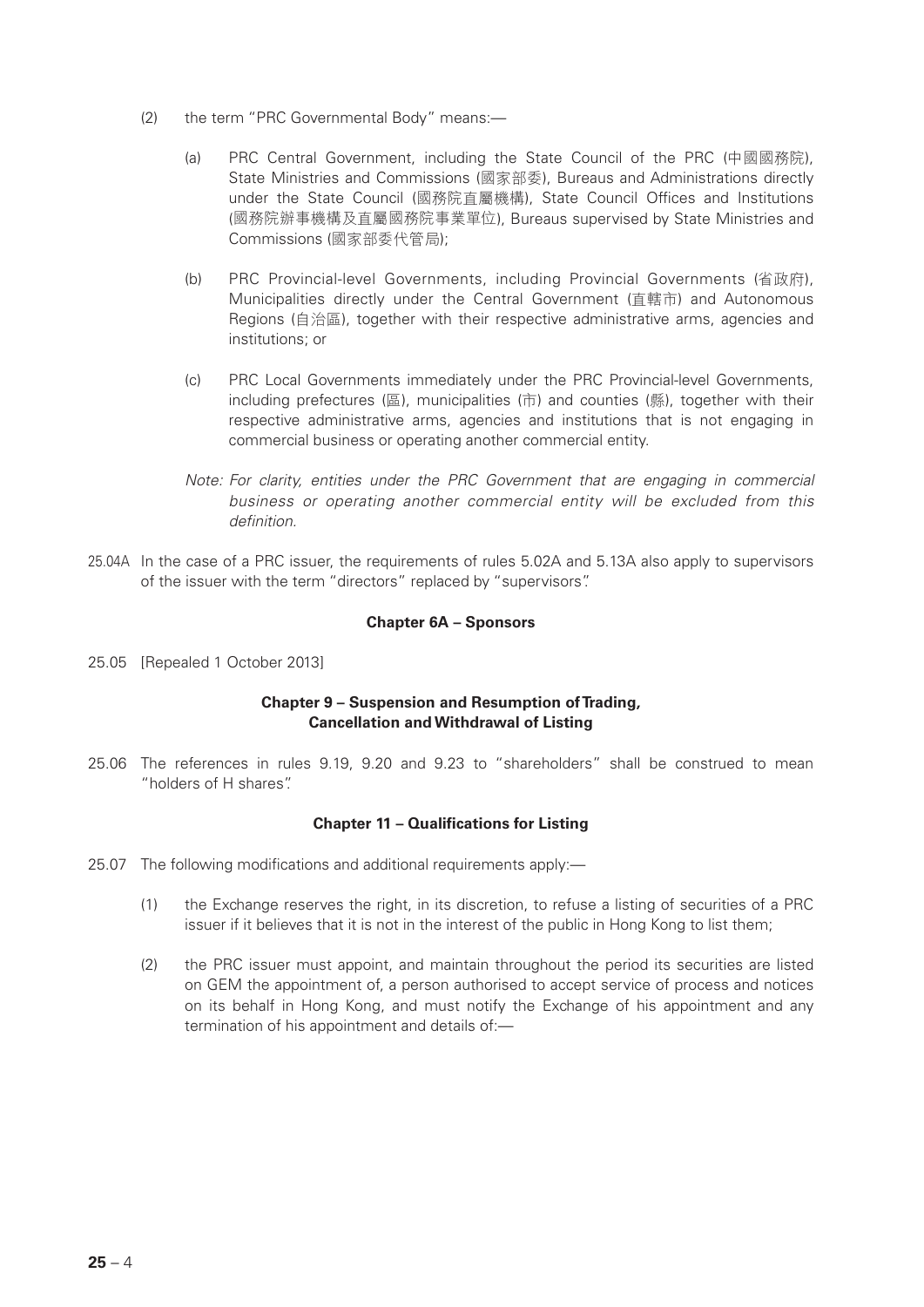- (a) his address for service of process and notices;
- (b) if different, his place of business or, if he does not maintain a place of business, his residential address;
- (c) his business, residential and mobile telephone number;
- (d) his facsimile number and electronic mail address, if any; and
- (e) any change in the above particulars;
- *Note: The person appointed under this rule may also be the person authorised to accept service required to be appointed under Part 16 of the Companies Ordinance, if applicable.*
- (3) provision must be made for a register of holders to be maintained in Hong Kong, or such other place as the Exchange may agree, and for transfers to be registered locally. The Exchange may, however, consider an alternative proposal for registering transfers for Hong Kong holders in exceptional circumstances;
- (4) unless the Exchange otherwise agrees, only securities registered on the Hong Kong register may be traded on GEM; and
- (5) where two or more registers or branch registers of securities are maintained by a PRC issuer, it will not be necessary for the Hong Kong register to contain particulars of the shares registered on any other register or branch register.
- 25.08 [Repealed 1 July 2008]
- 25.09 [Repealed 1 July 2008]
- 25.10 Under rule 11.04, the Exchange requires a new applicant to make disclosure where it has a director, or controlling shareholder and, in relation only to the initial listing document, substantial shareholder (including the respective close associates of each) with a business or interest which competes or may compete with the business of the group. In this connection, in the case of a new applicant which is a PRC issuer, "controlling shareholder" means any shareholder or other person or group of persons together entitled to exercise, or control the exercise of 30% (or such other amount as may from time to time be specified in applicable PRC law as being the level for triggering a mandatory general offer or for otherwise establishing legal or management control over a business enterprise) or more of the voting power at general meetings of the new applicant or who is in a position to control the composition of the majority of the board of directors of the new applicant. For the purposes of this rule, the Exchange will normally not consider a PRC Governmental Body (as defined in rule 25.04) as a controlling shareholder of a PRC issuer.
- 25.11 [Repealed 1 January 2012]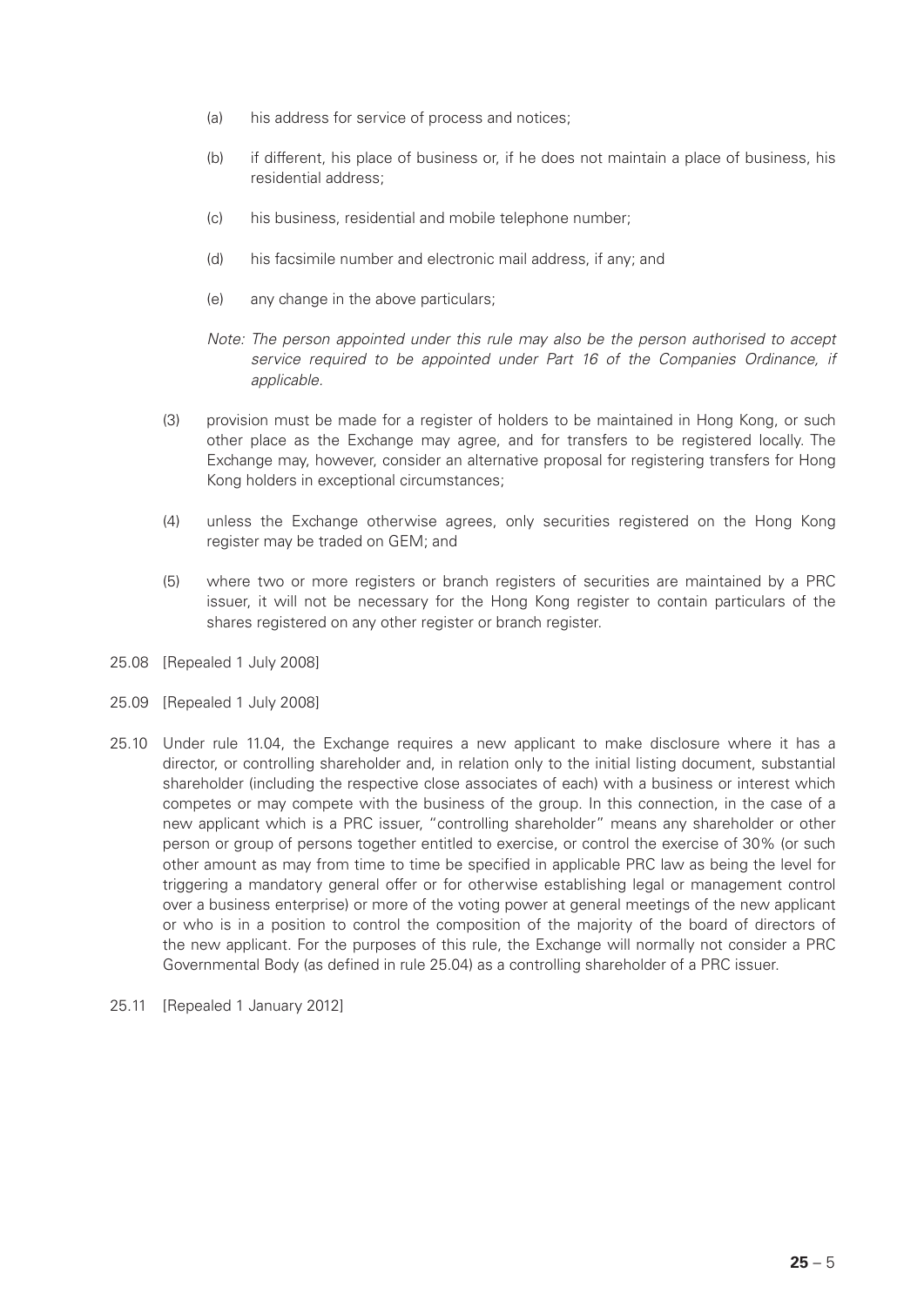- 25.12 Rules 11.02 and 11.30(1) do not apply to domestic shares or foreign shares other than H shares of a PRC issuer.
- 25.13 (1) In addition to the requirements of Chapter 5, the independent non-executive directors of a PRC issuer must also be able to demonstrate an acceptable standard of competence and adequate commercial or professional experience to ensure that the interests of the general body of shareholders will be adequately represented.
	- (2) Supervisors of a PRC issuer must have the character, experience and integrity and be able to demonstrate a standard of competence commensurate with their position as supervisors. The Exchange may request further information regarding the background, experience, other business interests or character of any supervisor or proposed supervisor.
- 25.14 In addition to the requirement of rule 25.10, the Exchange may from time to time determine that certain persons or entities should be treated as connected persons of a PRC issuer for the purposes of the connected transaction provisions of Chapter 20.

## **Chapter 12 – Application Procedures and Requirements**

- 25.15 (1) [Repealed 1 October 2013]
	- (2) The forms of declaration, undertaking and acknowledgement to be lodged under rule 12.26(9) may require additional adjustment by virtue of the laws to which the PRC issuer is subject.
- 25.16 [Repealed 1 October 2013]
- 25.17 [Repealed 1 October 2013]
- 25.17A A certified copy of the document issued by the China Securities Regulatory Commission or other PRC competent authority expressly approving the PRC issuer's listing on the Exchange must be lodged with the Exchange by a new applicant at least 4 clear business days before the proposed hearing date.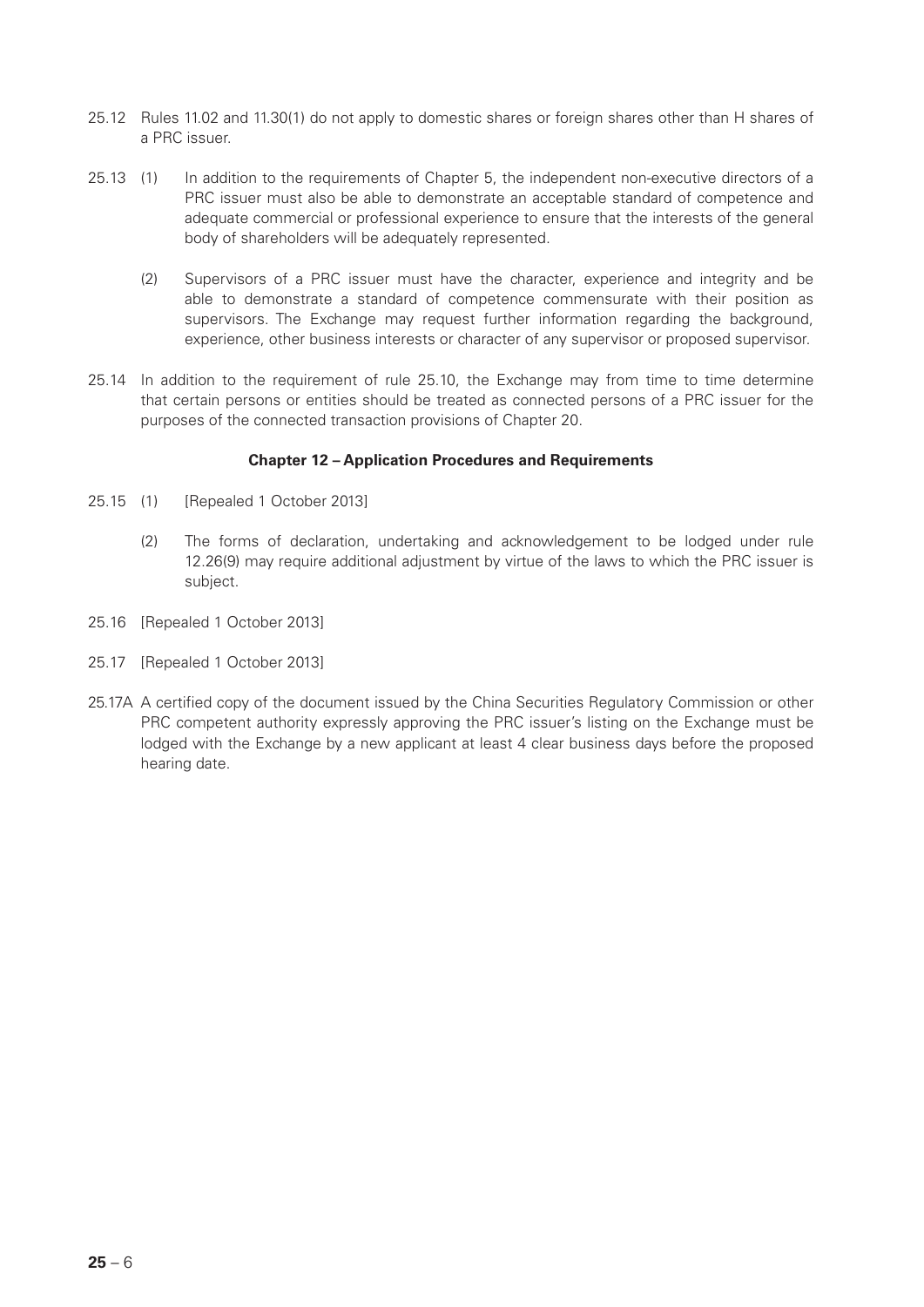#### **Chapter 13 – Restrictions on Purchase, Disposal and Subscription**

25.18 A PRC issuer may purchase its own shares on GEM in accordance with the provisions of this rule and rules 13.03 to 13.14. Although such provisions normally apply to a PRC issuer's equity securities which are listed on GEM and which are or are proposed to be purchased on GEM, when seeking shareholders' approval to make purchases of such securities on GEM or when reporting such purchases, a PRC issuer should provide information on the proposed or actual purchases of any or all of its equity securities, whether or not listed or traded on GEM. Therefore, in the case of a PRC issuer, rule 13.06 is amended and restated in its entirety to read as follows:

"For the purposes of rules 13.03 to 13.14, "shares" shall mean shares of all classes listed on GEM and securities listed on GEM which carry a right to subscribe or purchase shares of the PRC issuer, provided that references to "shares" in rules 13.08 and 13.13 shall also include shares of all classes listed on any stock exchange and securities that are listed on any stock exchange which carry a right to subscribe or purchase shares of such PRC issuer, and provided further that the Exchange may waive the requirements of those rules in respect of any fixed participation shares which are, in the opinion of the Exchange, more analogous to debt securities than equity securities. References to purchases of shares include purchases by agents or nominees on behalf of the PRC issuer or subsidiary of the PRC issuer, as the case may be."

- 25.19 (1) References to "ordinary resolution" in rules 13.07 to 13.09 shall mean, for a PRC issuer, the special resolutions of shareholders in general meetings and of holders of domestic shares and foreign shares (and, if applicable, H shares) at separate meetings of such holders conducted in accordance with such issuer's articles of association for approving share repurchases.
	- (2) For a PRC issuer, rule 13.08(7) is restated in its entirety as follows:—

"a statement as to the consequences of any purchases which shall arise under either or both of the Takeovers Code and/or any similar applicable law of which the directors are aware, if any."

(3) For a PRC issuer, the reference to "10% of the existing issued share capital of the PRC issuer" in rule 13.09(1) is amended to mean "10% of the total amount of existing issued H shares of the PRC issuer".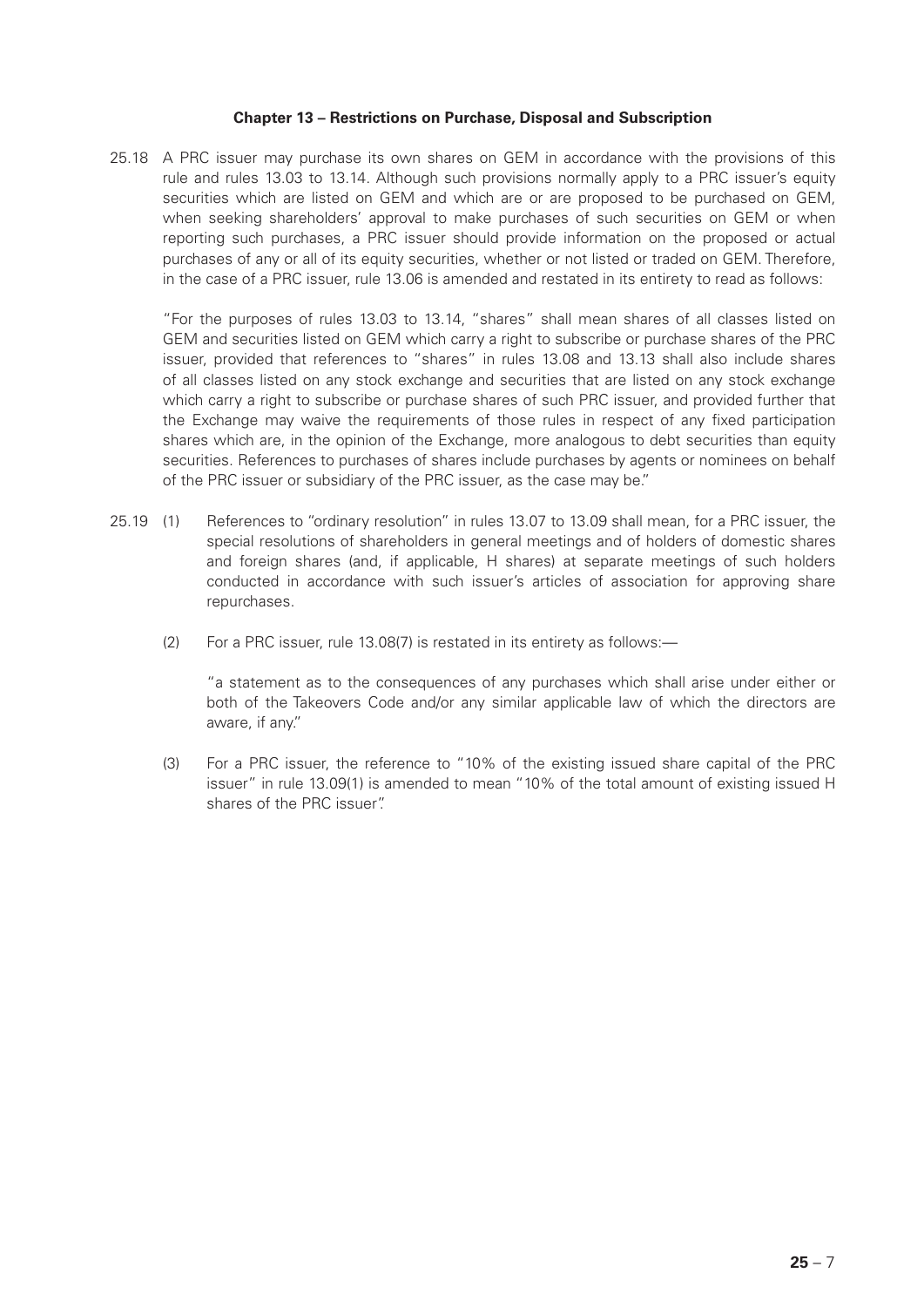## **Chapter 14 – Listing Documents**

- 25.20 The following modifications and additional requirements apply to the contents of listing documents:
	- (1) some of the items of information specified in Parts A and B of Appendix 1 may be inappropriate. In such a case, the item should be appropriately adapted so that equivalent information is given;
	- (2) the listing document must contain a summary of all provisions of the constitutional documents of the PRC issuer in so far as they may affect shareholders' rights and protection and directors' powers (using, and covering at the least, the same subject headings as is required by Section 2 in Part C of Appendix 11 in respect of PRC issuers);
	- (3) the listing document must contain a summary of the relevant PRC law; and
		- *Note: In general, the relevant PRC law to be summarised normally would be expected to cover matters such as taxation on the PRC issuer's income and capital, tax (if any) deducted on distributions to shareholders, foreign exchange controls or restrictions, company law, securities regulations or other relevant laws or regulations, and any PRC law which regulates or limits the PRC issuer's major business(es) or the industry in which it mainly operates.*
	- (4) the documents to be published on the Exchange's website and the issuer's own website will be the documents corresponding to those mentioned in paragraph 52 of Part A and paragraph 42 of Part B of Appendix 1, and where any such documents are not in English or Chinese, a certified English or Chinese translation thereof must be published on the Exchange's website and the issuer's own website. In addition, where rule 25.20(3) applies, the PRC issuer must publish on the Exchange's website and the issuer's own website a copy of any statutes or regulations which are relevant to the summary of relevant PRC law. In particular cases, the Exchange may require other additional documents to be published on the Exchange's website and the issuer's own website.
- 25.20A Rules 25.20(2) and (3) do not apply to listing documents issued by listed issuers unless they are issued in connection with an introduction or a deemed new listing under the GEM Listing Rules.

## **Chapters 17 and 18 – Continuing Obligations and Financial Information**

#### *General*

- 25.21 Whilst Chapters 17 and 18 apply equally to PRC issuers, the Exchange may be prepared to agree to such modifications as it considers appropriate in a particular case.
- 25.22 Conversely, the Exchange may impose further additional requirements in a particular case (see, for example, rule 25.14). The additional requirements currently imposed by the Exchange in respect of PRC issuers are set out in Part C of Appendix 11. The Exchange may add to, waive or not require compliance with, the requirements of Chapters 17 and 18, on a case by case basis in its discretion.
- 25.22A The reference to "every member" in rule 18.03 shall mean and refer to only registered holders of the PRC issuer's H shares.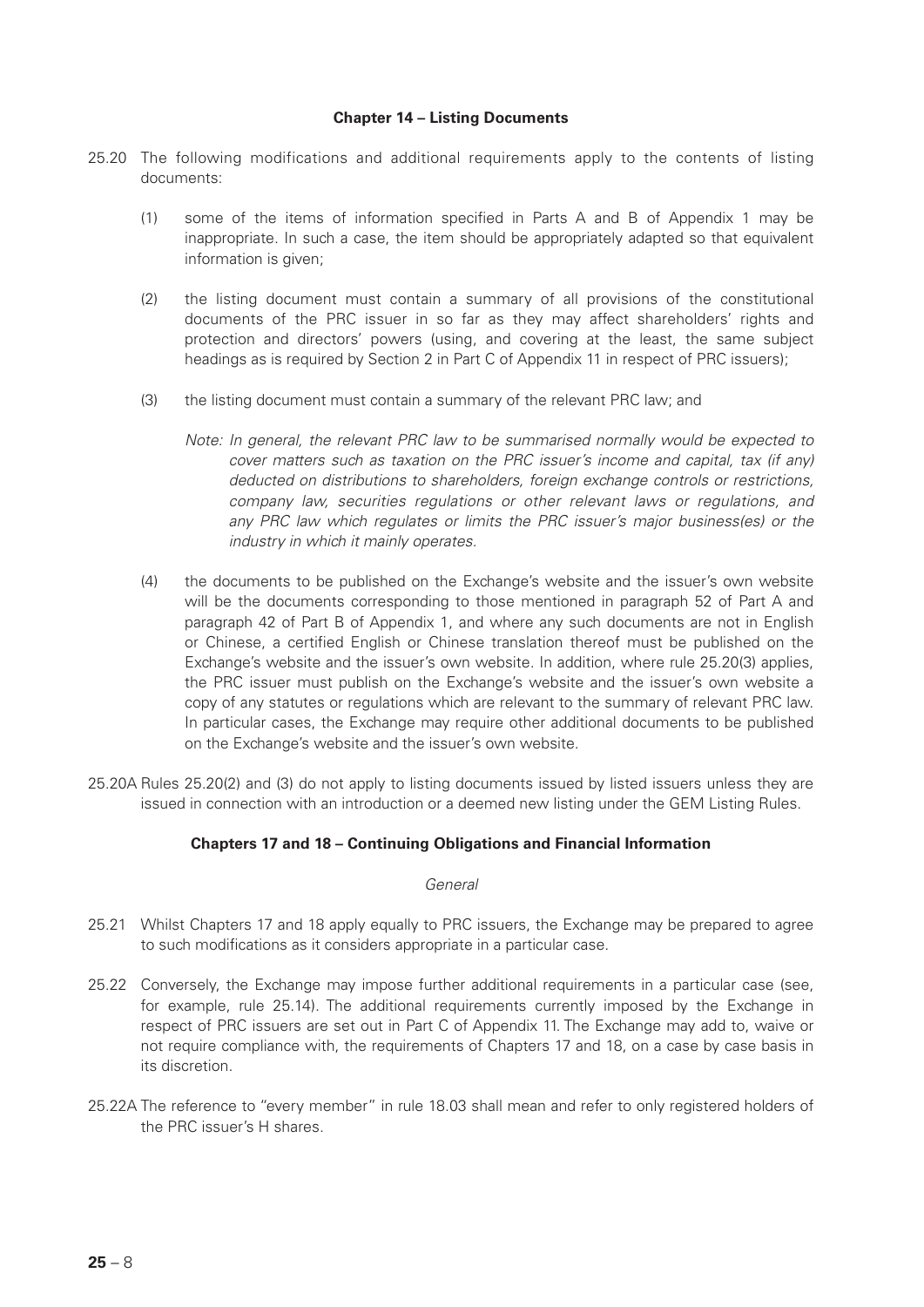## *Pre-emptive rights*

- 25.23 The requirements of rules 17.39 to 17.41 are replaced in their entirety by the following provision:—
	- "17.39 Except in the circumstances mentioned in rule 17.41, the directors of the PRC issuer shall obtain the approval by a special resolution of shareholders in general meeting and the approvals by special resolutions of holders of domestic shares and overseas listed foreign shares (and, if applicable, H shares) (each being otherwise entitled to vote at general meetings) at separate class meetings conducted in accordance with the PRC issuer's articles of association, prior to authorising, allotting, issuing or granting:—
		- (1) shares;
		- (2) securities convertible into shares; and
		- (3) options, warrants or similar rights to subscribe for any shares or such convertible securities.
		- *Note: Importance is attached to the principle that a shareholder should be able to protect his proportion of the total equity by having the opportunity to subscribe for any new issue of equity securities. Accordingly, unless shareholders otherwise permit, all issues of equity securities by the PRC issuer must be offered to the existing shareholders (and, where appropriate, to holders of other equity securities of the PRC issuer entitled to be offered them) pro-rata to their existing holdings, and only to the extent that the securities offered are not taken up by such persons may they be allotted or issued to other persons or otherwise than pro-rata to their existing holdings. This principle may be waived by the shareholders themselves on a general basis, but only within the limits of rule 17.41.*
	- 17.40 Notwithstanding rule 17.41, the directors of the PRC issuer shall obtain the approval by special resolution of its shareholders in general meeting, prior to allotting any voting shares if such allotment would effectively alter the control of the PRC issuer.
	- 17.41 No such approval as is referred to in rule 17.39 shall be required in the case of authorising, allotting or issuing shares if, but only to the extent that,
		- (1) it is made under a bonus or capitalisation issue to the shareholders of the PRC issuer, which excludes for that purpose any shareholder that is resident in a place outside the PRC and Hong Kong, provided that the directors of the PRC issuer consider such exclusion to be necessary or expedient on account either of the legal restrictions under the laws of the relevant place or the requirements of the relevant regulatory body or stock exchange in that place and, where appropriate, to holders of other equity securities of the PRC issuer entitled to the issue, pro rata (apart from fractional entitlements) to their existing holdings; or
			- *Notes: (1) The PRC issuer must make enquiries regarding the legal restrictions under the laws of the relevant place and the requirements of the relevant regulatory body or stock exchange and may only exclude such overseas shareholders on the basis that, having made such enquiries, it would be necessary or expedient to do so.*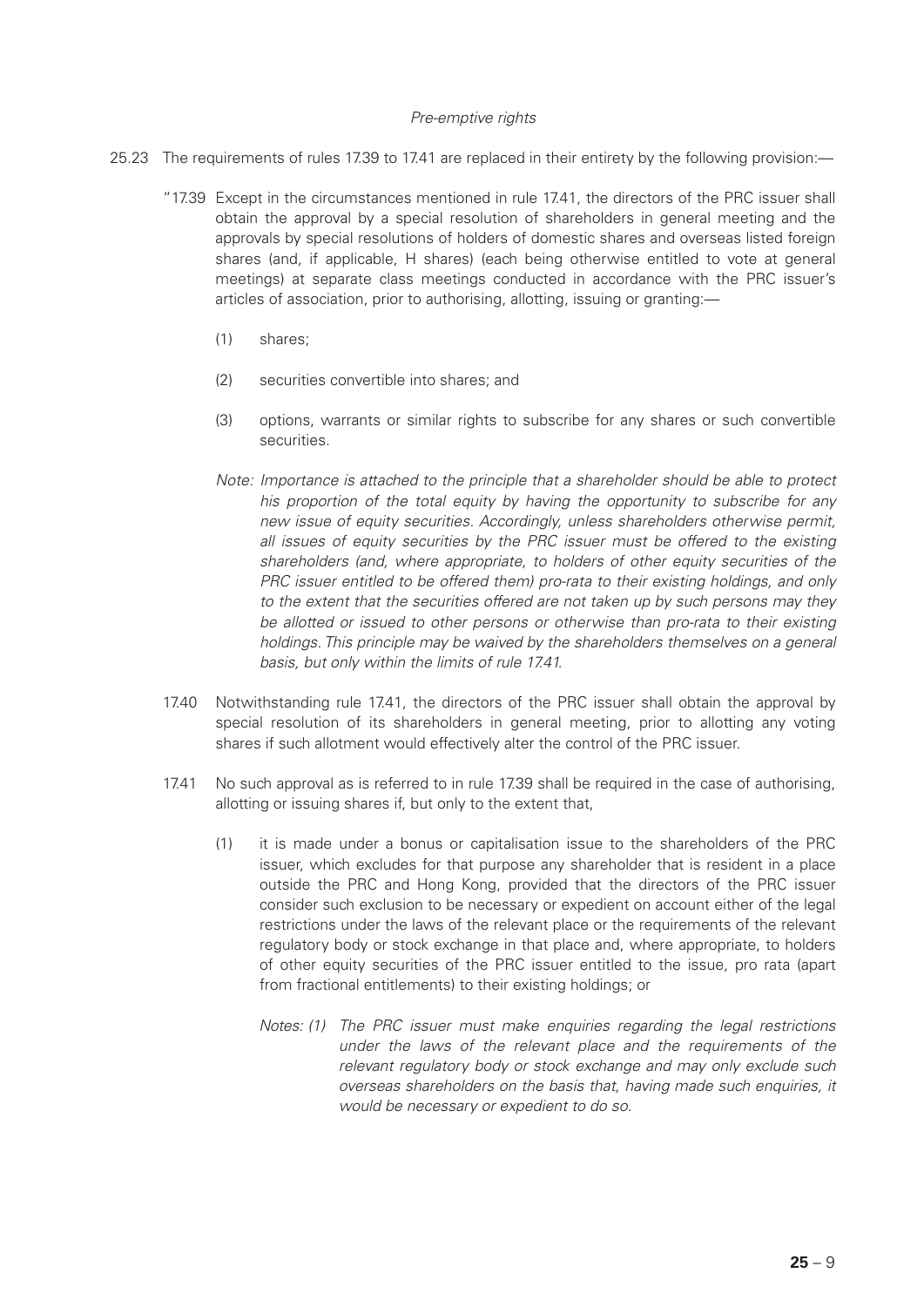- *(2) If any shareholders that are resident outside the PRC and Hong Kong are excluded from an offer of securities pursuant to rule 17.41(1), the PRC issuer shall include an explanation for the exclusion in the relevant circular or document containing the offer of securities. PRC issuers shall ensure that the circular or offer document is delivered to such shareholders for their information subject to compliance with the relevant local laws, regulations and requirements.*
- (2) the shareholders of the PRC issuer have by special resolution of its shareholders in general meeting given approval, either unconditionally or subject to such terms and conditions as may be specified in the resolution, for the PRC issuer to authorise, allot or issue, either separately or concurrently once every twelve months, not more than twenty per cent of each of the existing issued domestic shares and overseas listed foreign shares of the PRC issuer; or
- (3) such shares are part of the PRC issuer's plan at the time of its establishment to issue domestic shares and overseas listed foreign shares and which plan is implemented within fifteen months from the date of approval by China Securities Regulatory Commission or such other competent state council securities regulatory authority.
- *Notes: 1 Other than where independent shareholders' approval has been obtained, an issue of securities to a connected person pursuant to a general mandate given under rule 17.41(2) is only permitted in the circumstances set out in rule 20.90.*
	- *2 Notwithstanding any issue of securities pursuant to a general mandate given under rule 17.41, the PRC issuer must at all times comply with the prescribed minimum percentage requirements concerning shares held by the public, as set out in rule 11.23."*

*Annual report and accounts and auditors' report*

- 25.24 The following modifications and additional requirements apply to Chapter 18 and to the extent such modifications and additional requirements conflict with the provisions of Chapter 18, the following provisions shall apply.
- 25.25 The annual accounts must be audited by a person, firm or company who must be a practising accountant of good standing. Such person, firm or company must also be independent of the PRC issuer to the same extent as that required of an auditor under the Companies Ordinance and in accordance with the requirements on independence issued by the International Federation of Accountants and must be:—
	- (1) qualified under the PAO for the appointment as an auditor of a company and a Registered PIE Auditor under the FRCO; or
	- (2) an overseas firm of practising accountants that is a Recognised PIE Auditor of that issuer under the FRCO; or
	- (3) [Repealed 1 January 2022]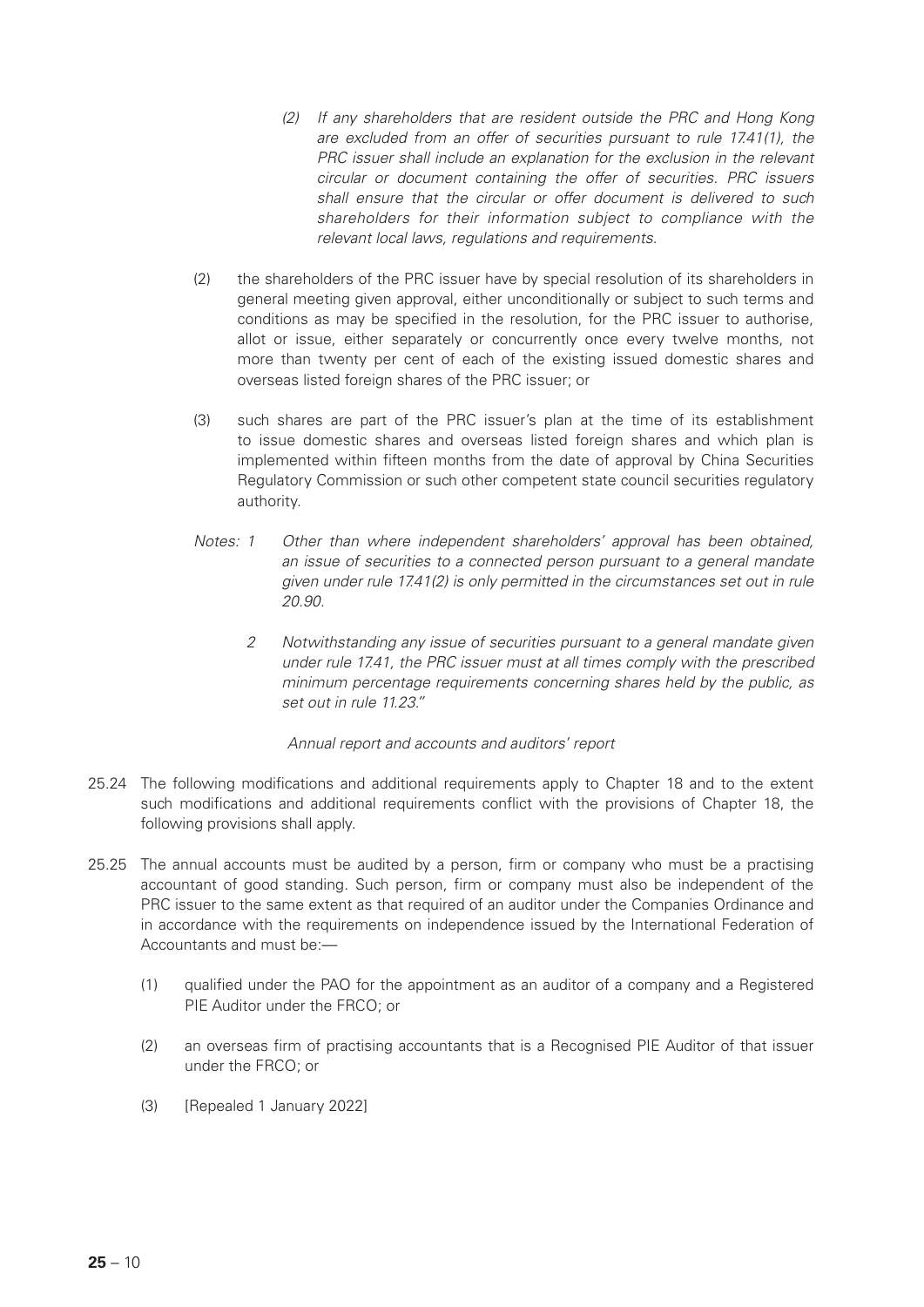(4) under the mutual recognition agreement, a PRC firm of practising accountants which has been approved by the China Ministry of Finance and the China Securities Regulatory Commission as being suitable to act as an auditor or a reporting accountant for a PRC incorporated company listed in Hong Kong and is a Recognised PIE Auditor under section 20ZT of the FRCO on the condition that the PRC issuer has adopted CASBE for the preparation of its annual financial statements.

*Notes:*

- *1. In relation to an application for the recognition of an overseas firm of practising accountants under the FRCO, on a request made by a PRC issuer, the Exchange may provide a statement of no objection to that issuer for appointing an overseas firm of practising accountants to carry out a PIE Engagement for that issuer under section 20ZF(2)(a) of the FRCO (see note 2 to rule 7.02(1)).*
- *2. The mutual recognition agreement referred to in (4) above means the agreement between the Mainland of China and Hong Kong in 2009 for mutual recognition of qualified auditors from either jurisdiction (home jurisdiction) to act as auditors of corporations incorporated in the home jurisdiction and listed in the other jurisdiction.*
- 25.26 The accounts must be audited to a standard comparable to that required in Hong Kong or under International Standards on Auditing or China Auditing Standards.
- 25.27 The report of the auditors must be annexed to all copies of the annual accounts required to be sent by the PRC issuer and indicate whether in the opinion of the auditors the accounts give a true and fair view:
	- (1) in the case of the issuer's balance sheet, of the state of its affairs at the end of the financial year and in the case of the issuer's profit and loss account, of the profit or loss and in the case of the issuer's cash flow statement, of the cash flows for the financial year; and
	- (2) in the case where consolidated accounts are prepared, of the state of affairs, the profit or loss and the cash flows of the issuer and the group of which the issuer is the holding company.
- 25.28 The report of the auditors must indicate the act, ordinance or other legislation in accordance with which the annual accounts have been drawn up and the authority or body whose auditing standards have been applied.
- 25.29 If the PRC issuer is not required to draw up its accounts so as to give a true and fair view but is required to draw them up to an equivalent standard, the Exchange may allow its accounts to be drawn up to that standard. Reference must, however, be made to the Exchange.
- 25.30 An auditors' report in a different form may be applicable in the case of banking and insurance companies. The wording of such an auditors' report should make it clear whether or not profits have been stated before transfers to or from undisclosed reserves.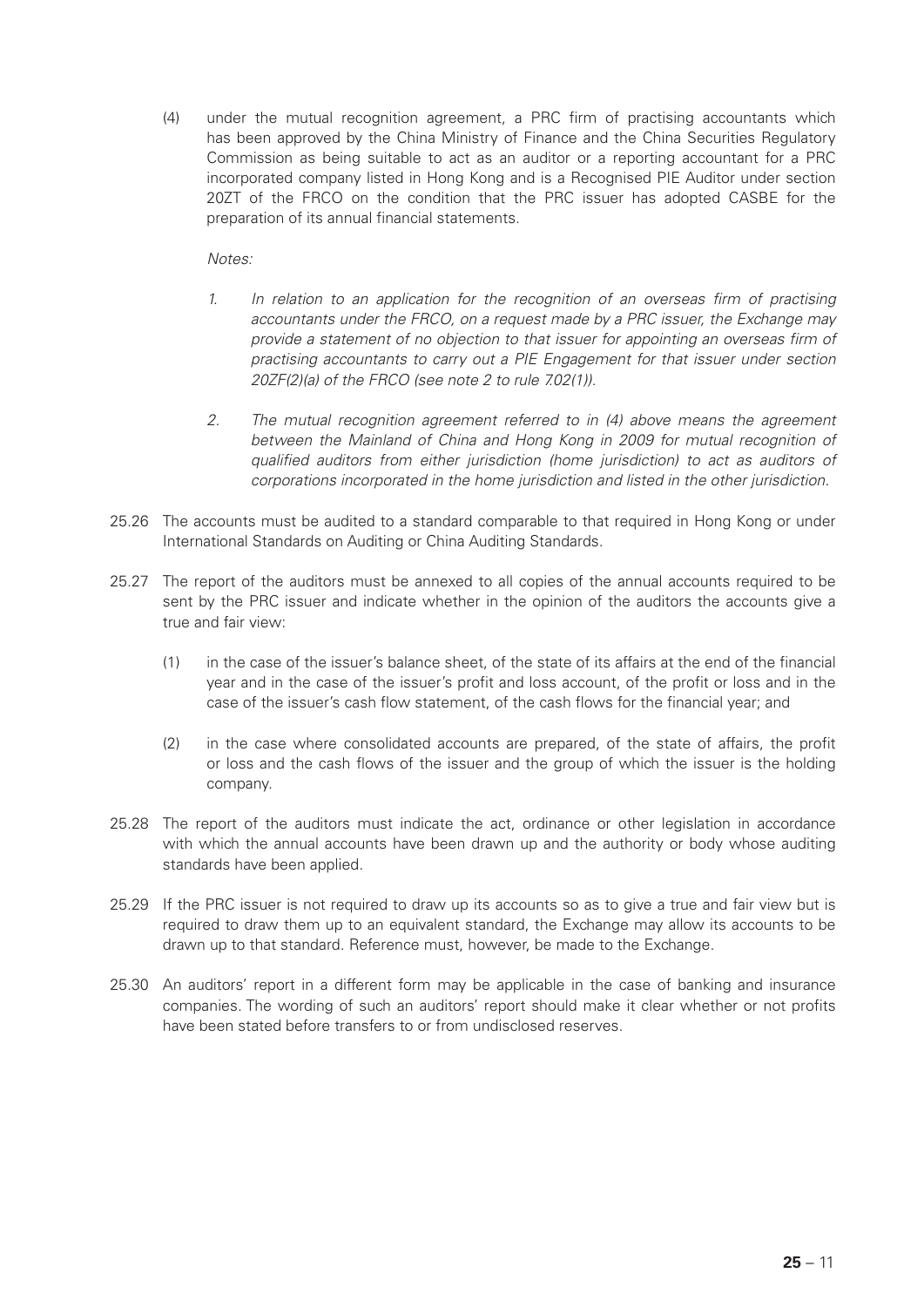#### *Information to accompany annual report and accounts*

- 25.31 A PRC issuer shall include in its directors report and accounts the information necessary to enable holders of its securities to obtain any relief from taxation to which they are entitled by reason of their holding of such securities.
- 25.32 A PRC issuer shall include in its directors' report and accounts those additional disclosures required of Hong Kong incorporated companies under the provisions of the Companies Ordinance and subsidiary legislations set out in rule 18.07A.
- 25.33 The statement of reserves available for distribution to shareholders required pursuant to rule 18.37 shall be calculated in accordance with any statutory provisions applicable in the PRC or, in the absence of such provisions, with generally accepted accounting principles.

## *Half-year and quarterly reports*

25.34 If the PRC issuer publishes a half-year or quarterly report in the PRC, the Exchange may authorise it to publish that report (if necessary, translated into English and Chinese) instead of the half-year and quarterly reports provided for in Chapter 18, provided that the information given is equivalent to that which would otherwise have been required.

#### **Despatch of circular and listing document**

- 25.34A The timing for despatching a circular under rules 17.46(2), 19.41(b), 19.51, 20.44(1) and 23.06 is modified to require a PRC issuer to despatch the circular on or before the deadline for giving notice of the general meeting under the Company Law.
- 25.34B The timing for despatching a listing document under rule 19.57 is modified to require a PRC issuer to despatch the listing document on or before the deadline for giving notice of the general meeting under the Company Law.

#### **Chapter 19 – Notifiable Transactions**

25.34C Rule 19.07(4) is amended by adding the following provisions:

In respect of a PRC issuer whose domestic shares are listed on a PRC stock exchange, the market capitalisation of its PRC listed domestic shares is to be determined based on the average closing price of those shares for the 5 business days immediately preceding the transaction.

Where a PRC issuer has issued unlisted domestic shares, the market capitalisation of its unlisted domestic shares is calculated by reference to the average closing price of its H shares for the 5 business days preceding the transaction.

## **Chapter 23 – Share Option Schemes**

25.34D The Exchange may waive the exercise price requirement under Note 1 to rule 23.03(9) for a share option scheme of a PRC issuer dually listed on the Exchange and a PRC stock exchange, provided that: (i) the scheme involves only shares listed on the PRC stock exchange; and (ii) the scheme contains provisions to ensure that the exercise price of the options is no less than the prevailing market price of the relevant shares on the PRC stock exchange at the time of grant of the options.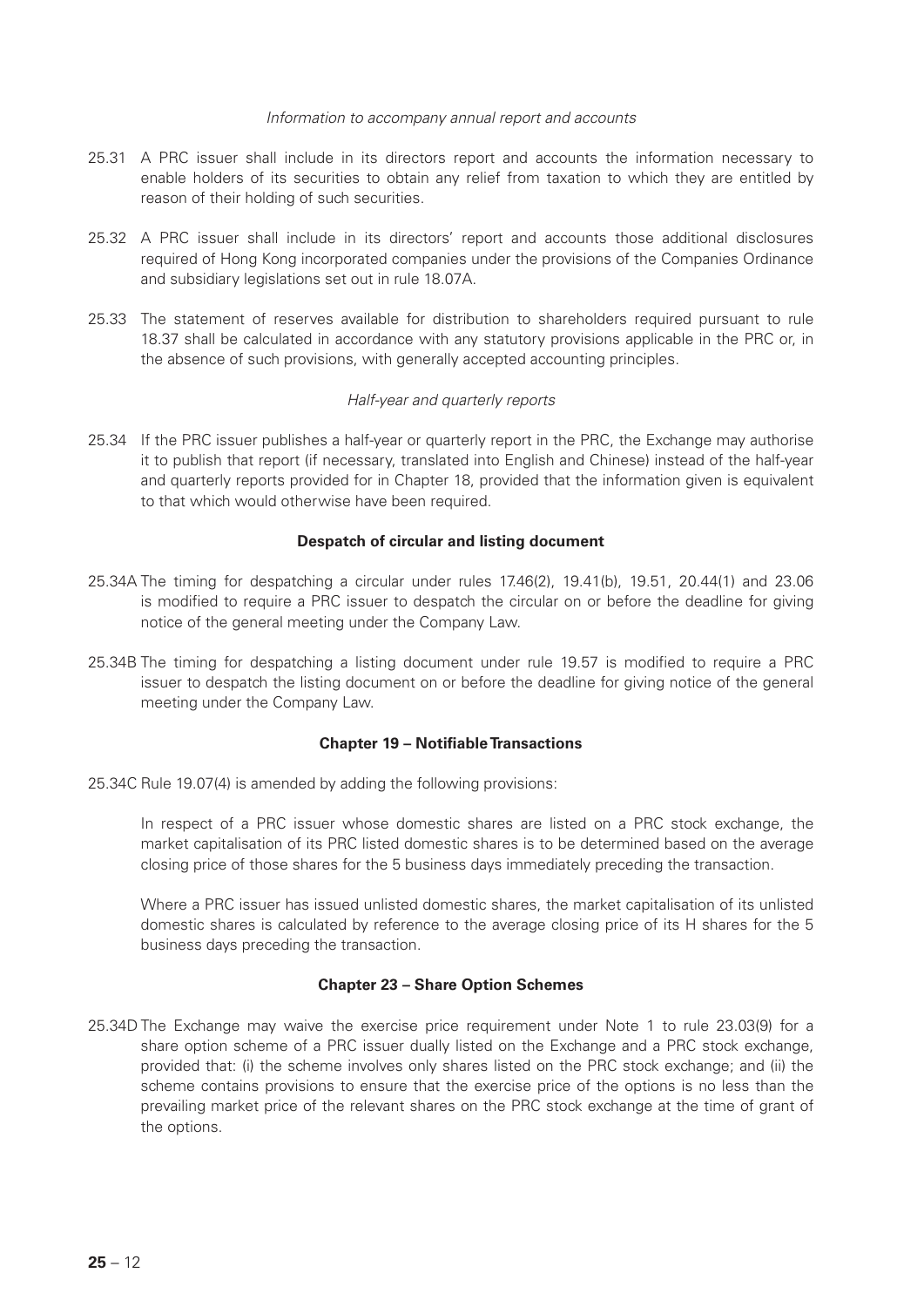## **Listing on a PRC stock exchange**

25.35 A PRC issuer shall not apply for the listing of any of its foreign shares on a PRC stock exchange unless the Exchange is satisfied that the relative rights of the holders of overseas listed foreign shares are adequately protected.

#### **Constitutional documents**

25.36 A PRC issuer shall not at any time permit or cause any amendment to be made to its articles of association which would cause the same to cease to comply with the provisions of Appendix 3 or Section 1 of Part C of Appendix 11 of the GEM Listing Rules.

#### **Other requirements applicable to PRC issuers**

- 25.37 A PRC issuer shall publish on the Exchange's website and the issuer's own website the following:—
	- (a) [Repealed 4 October 2021]
	- (b) a report showing the state of the issued share capital of the PRC issuer;
	- (c) the PRC issuer's latest audited financial statements and the directors', auditors' and supervisors' reports thereon;
	- (d) special resolutions of the PRC issuer;
	- (e) reports showing the number and nominal value of securities repurchased by the PRC issuer since the end of the last financial year, the aggregate amount paid for such securities and the maximum and minimum prices paid in respect of each class of securities repurchased (with a breakdown between domestic shares and foreign shares (and, if applicable, H shares)); and
	- (f) a copy of the latest annual return filed with the Administration for Industry and Commerce or other relevant PRC authority.
	- (g) [Repealed 4 October 2021]

25.37A A PRC issuer shall make available copies of the following at a place in Hong Kong:

- (a) a complete duplicate register of shareholders (for inspection by the public and shareholders free of charge, and for copying by shareholders at reasonable charges); and
- (b) the minutes of meetings of shareholders (for inspection by shareholders free of charge, and for copying by shareholders at reasonable charges).
- 25.38 A PRC issuer shall appoint one or more receiving agents in Hong Kong and pay to such agents dividends declared and other monies owing in respect of securities listed on GEM to be held, pending payment, in trust for the holders of such securities.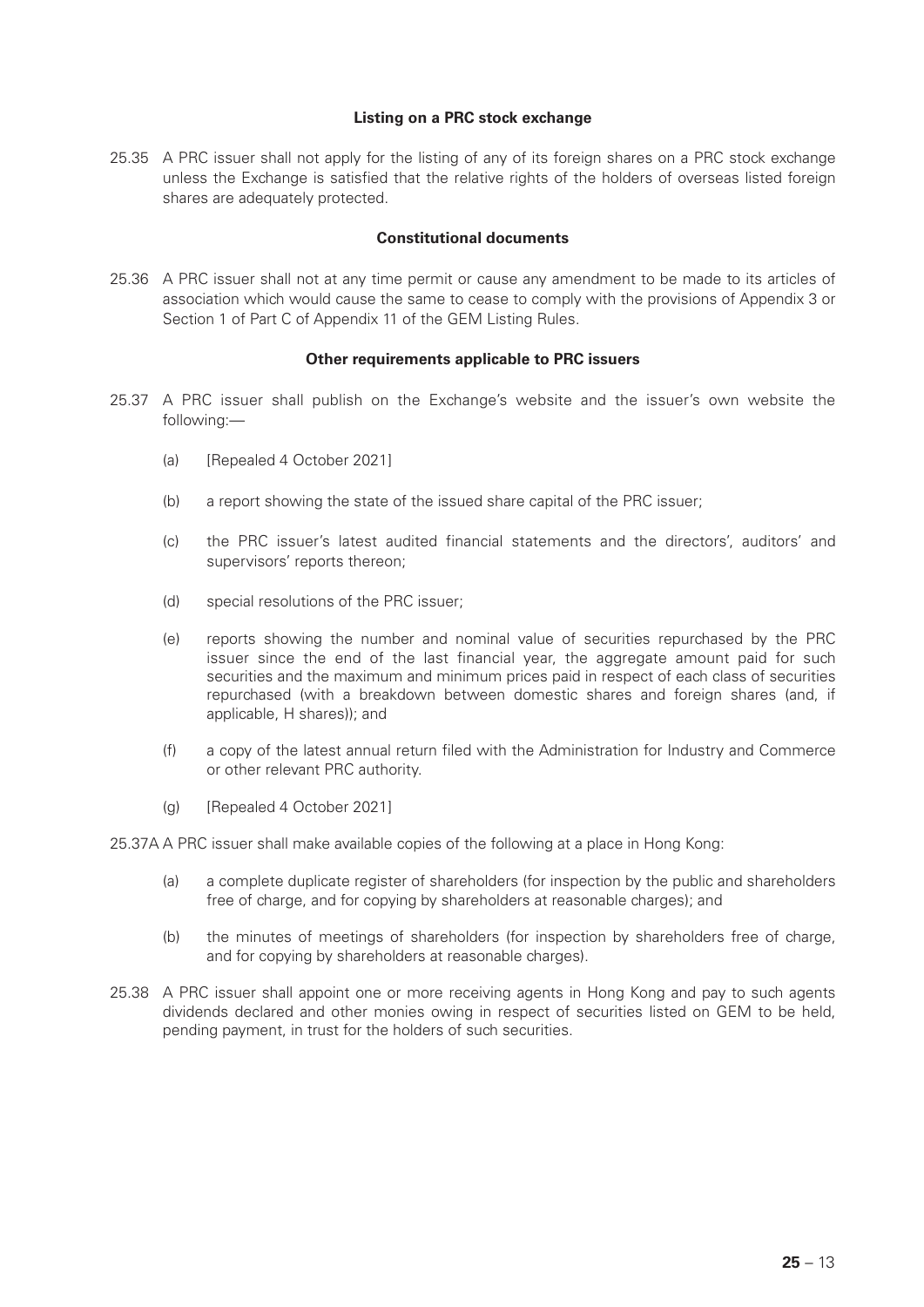- 25.39 A PRC issuer shall ensure that all its listing documents include the statements stipulated below and shall instruct and cause each of its share registrars not to register the subscription, purchase or transfer of any of its shares in the name of any particular holder unless and until such holder delivers to such share registrar a signed form in respect of such shares bearing statements to the following effect:—
	- (1) The acquirer of shares agrees with the PRC issuer and each shareholder of the PRC issuer, and the PRC issuer agrees with each shareholder, to observe and comply with the Company Law, the Regulations and the articles of association of the PRC issuer.
	- (2) The acquirer of shares agrees with the PRC issuer, each shareholder, director, supervisor, manager and officer of the PRC issuer and the PRC issuer acting for itself and for each director, supervisor, manager and officer agrees with each shareholder to refer all differences and claims arising from the articles of association or any rights or obligations conferred or imposed by the Company Law or other relevant laws and administrative regulations concerning the affairs of the PRC issuer to arbitration in accordance with the articles of association, and any reference to arbitration shall be deemed to authorise the arbitration tribunal to conduct hearing in open session and to publish its award. Such arbitration shall be final and conclusive.
	- (3) The acquirer of shares agrees with the PRC issuer and each shareholder of the PRC issuer that shares in the PRC issuer are freely transferable by the holder thereof.
	- (4) The acquirer authorises the PRC issuer to enter into a contract on his behalf with each director and officer whereby such directors and officers undertake to observe and comply with their obligations to shareholders stipulated in the articles of association.

All documents of title for equity securities (including certificates for H shares) of the PRC issuer listed on GEM and listing documents relating thereto should include the statements above, modified as appropriate, to refer to the relevant equity securities, and the PRC issuer shall instruct its registrar for the relevant equity securities to act accordingly.

- 25.40 A PRC issuer shall observe and comply with the Company Law, the Regulations and the PRC issuer's articles of association.
- 25.41 A PRC issuer shall enter into a contract in writing with every director and officer containing at least the following provisions:—
	- (1) an undertaking by the director or officer to the PRC issuer to observe and comply with the Company Law, the Regulations, the articles of association, the Takeovers Code and the Share Buy-backs Code and an agreement that the PRC issuer shall have the remedies provided in the articles of association and that neither the contract nor his office is capable of assignment;
	- (2) an undertaking by the director or officer to the PRC issuer acting as agent for each shareholder to observe and comply with his obligations to shareholders stipulated in the articles of association; and
	- (3) an arbitration clause as follows:—
		- (a) Whenever any disputes or claims arise from this contract, the company's articles of association or any rights or obligations conferred or imposed by the Company Law or other relevant laws and administrative regulations concerning the affairs of the company between (i) the company and its directors or officers; and (ii) a holder of overseas listed foreign shares and a director or officer of the company, the parties concerned shall resolve such disputes and claims through arbitration.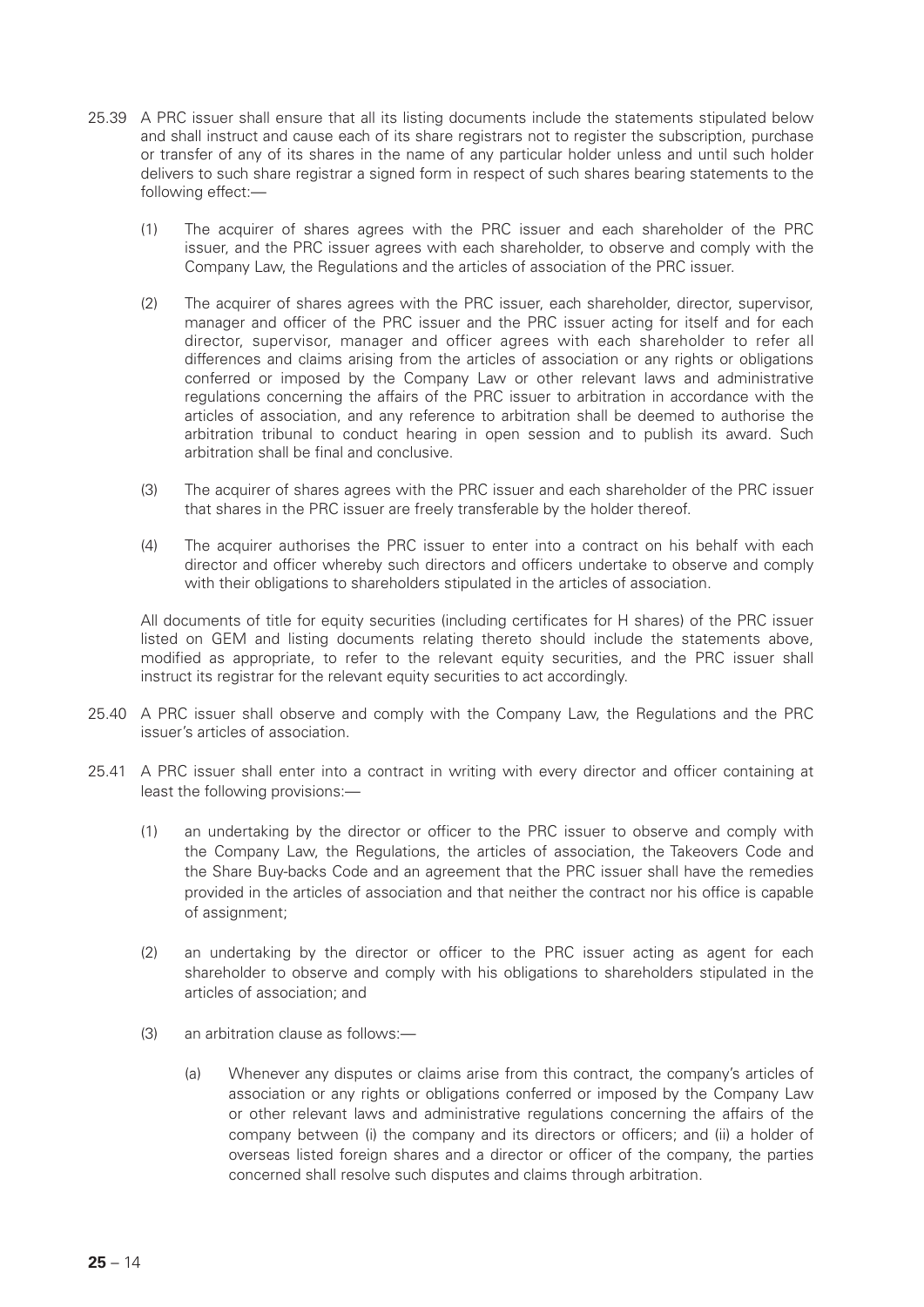- (b) Where a dispute or claim described above is referred to arbitration, the entire dispute or claim shall be resolved through arbitration; all persons who have a cause of action based on the same facts giving rise to the dispute or claim or whose participation is necessary for the resolution of such dispute or claim, if they are shareholders, directors, supervisors, manager or other officers of the company or the company, shall submit to arbitration.
- (c) Disputes over who is a shareholder and over the share register do not have to be resolved through arbitration.
- (d) The party seeking arbitration may elect to have the dispute or claim arbitrated either by the China International Economic and Trade Arbitration Commission in accordance with its arbitration rules or by the Hong Kong International Arbitration Centre in accordance with its securities arbitration rules. Once the party seeking arbitration submits a dispute or claim to arbitration, the other party must submit to the arbitral body selected by the party seeking the arbitration.
- (e) If the party seeking arbitration elects to arbitrate the dispute or claim at the Hong Kong International Arbitration Centre, then either party may apply to have such arbitration conducted in Shenzhen according to the securities arbitration rules of the Hong Kong International Arbitration Centre.
- (f) The laws of the People's Republic of China shall govern the arbitration of disputes or claims described in clauses (a), (b) and (c) above, unless otherwise provided by law or administrative regulations.
- (g) The award of the arbitral body is final and shall be binding on the parties thereto.
- (h) This agreement to arbitrate is made by the director or officer with the company on its own behalf and on behalf of each shareholder.
- (i) Any reference to arbitration shall be deemed to authorise the arbitral tribunal to conduct hearings in open session and to publish its award.
- 25.42 A PRC issuer shall enter into a contract in writing with every supervisor containing at least the following provisions:—
	- (a) an undertaking by the supervisor to the PRC issuer to observe and comply with the Company Law, the Regulations and the articles of association and an agreement that the PRC issuer shall have the remedies provided in the articles of association and that neither the contract nor his office is capable of assignment;
	- (b) an undertaking by the supervisor to the PRC issuer acting as agent for each shareholder to observe and comply with his obligations to shareholders stipulated in the articles of association; and
	- (c) the arbitration clause set forth in rule 25.41(3), subject to necessary modifications.
- 25.43 All notices or other documents required under Chapter 17 to be sent by the PRC issuer to the Exchange or to holders of the PRC issuer's securities listed on GEM shall be in English with a Chinese translation or in Chinese with an English translation.